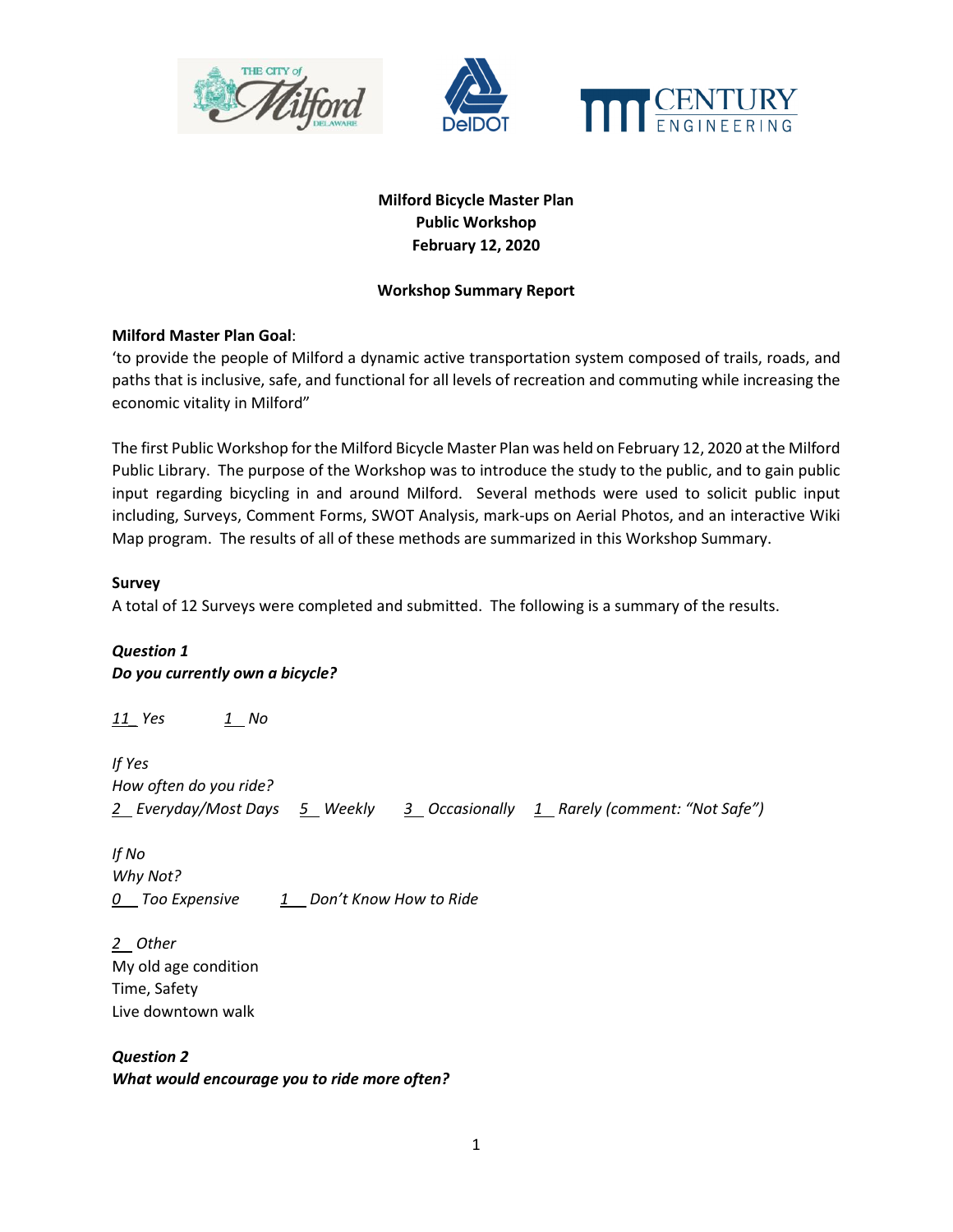



*10 Better Bicycle Facilities (comment: "Safer Paths") 2 Group to Ride With* 

*3 Other*  Dedicated paths Trails, network of protected lanes More time

*Question 3 For what purpose do you most often ride?* 

*10 Recreation/Exercise 1 Commuting (Work, School, etc.)* 

*2\_\_ Other*  Shopping, Post Office, Restaurants

Our grandchildren ride bicycles when visiting

*Question 4 What are your common origins and destinations when biking?* 

*Origins:* 

Home or beach area Arenas Home From Home in Shawnee Acres Home Home From home on rec rides all over the area

# *Destinations:*

Local Businesses, Park No destination School, Bike Shop Just exploratory loops or to run an errand or visit someone Would like to use to get coffee with wife but she does not have skill set needed to ride on our roads Loops around neighborhoods for SE Milford for exercise ½ hour to hour rides Shopping, post office, restaurants Work, stores No particular destination just go ride Businesses

*Question 5*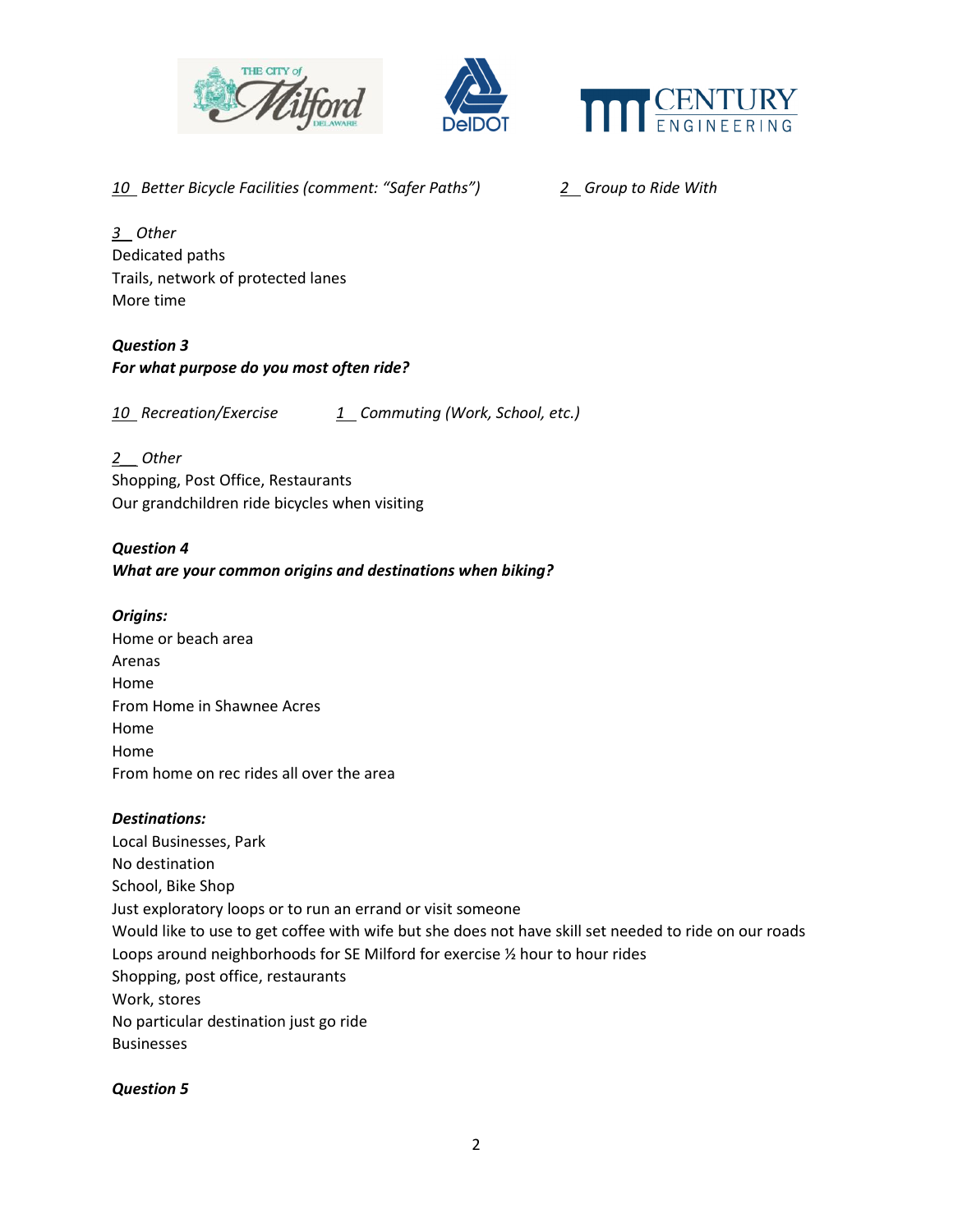





### *What trails / Bicycle routes do you currently use?*

# *Trails:*

Trails at Beach - Trails in Dover Neighborhood Streets Lewes No Trails Mill Ponds, Abbots Mill

# *Bicycle Routes:*

Local Roads Slaughter Beach Loop - Dewey to Fenwick on Route 1 - Route 611 Ocean City to Assateague What so sadly passes as bike routes in western Sussex None here - Mike Castle, Wilmington to New Castle, Lewes, Breakwater. Plan to try others Streets unsafe Front Street, Rehoboth Blvd, 113, Airport Rd Middle Run/White Clay, Fair Hill, Tuckahoe

# *Question 6 What types of areas would you like bicycle access to/from?*

# *11 Parks:*

Slaughter Beach, Abbots Pond, Tub Mill Pond, Boys & Girls Club To Town and Back Abbots Mill, Slaughter Beach, All Schools Abbots Mill, Can-Do Playground, the Ponds in Milford

# *8 Residential Neighborhoods:*

Any of them Separate bike paths/multi use trails. Not just a line on the main road with paint showing the bile lane.

# *6 Places of Employment:*

Separate bike paths/multi use trails. Not just a line on the main road with paint showing the bile lane. Baltimore Air Coil, LD Caulk, All Schools

# *10 Surrounding Countryside:*

Milford Neck Williamsville Road, Griffiths Lake Road, Abbots Mill Road Separate bike paths/multi use trails. Not just a line on the main road with paint showing the bile lane.

# *11 Downtown Milford:*

Marshalls Pond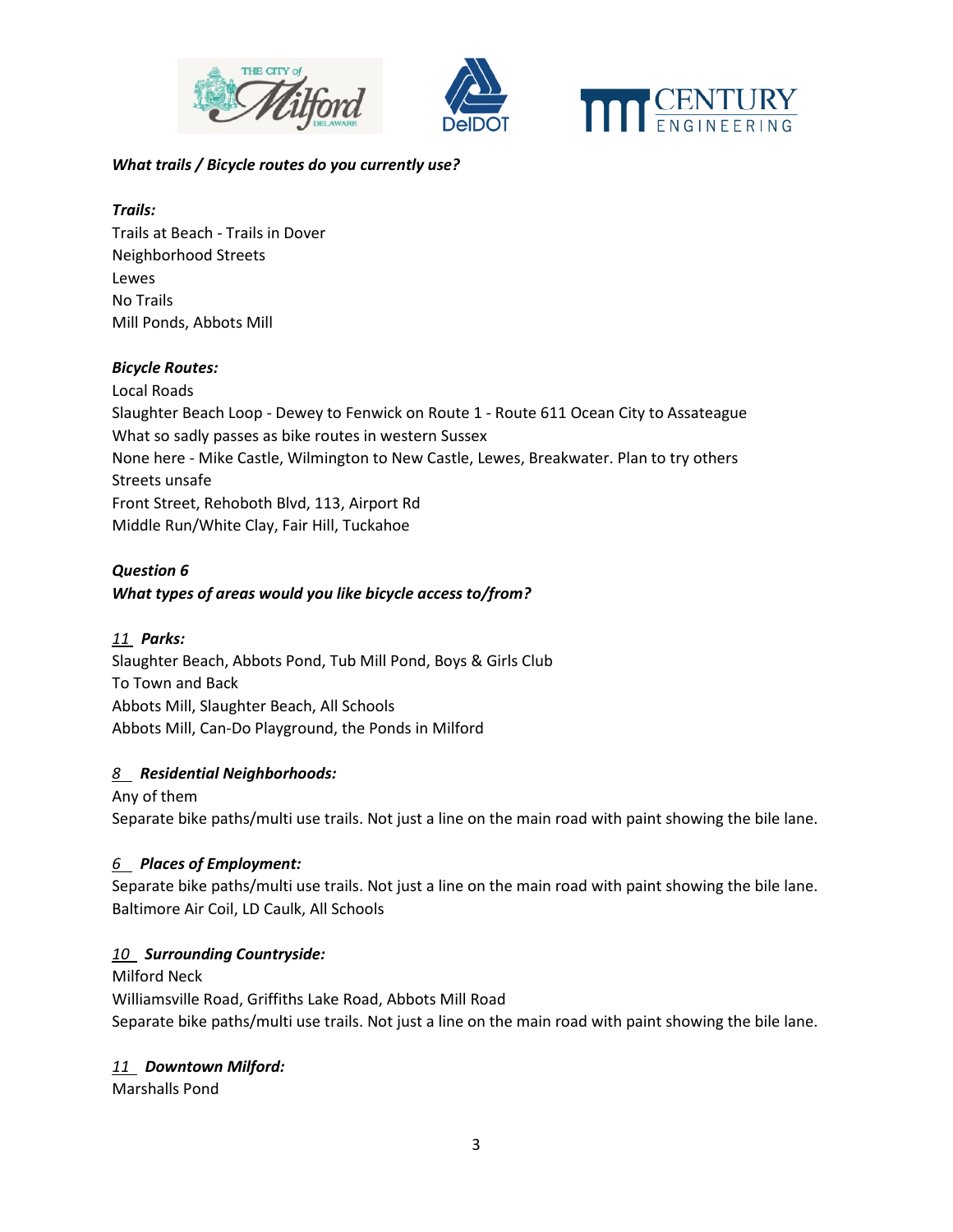



Haven Lake High School 1 st State BMX Library, Restaurants, Walnut Street Separate bike paths/multi use trails - Not just a line on the main road with paint showing the bile lane

## *Question 7*

# *Are there specific locations where you feel bicycle improvements are needed?*

First connect segments of missing shoulders along a route - Second, better bicycle markings at all locations **Crosswalks** All of Delaware Designated marking on streets and more signage Airport Road Yes - There are no safe ways to cross 113 or Rehoboth Can't list that many – Everywhere - Should have proper cycling infrastructure

### *Question 8*

### *Would you bike more often if improvements were made at the locations you have identified?*

*11 Yes 0 No* 

*Question 9 Do you support the proposed project?* 

*12 Yes 0 No* 

*Specifically:*  Develop a plan And more More trails / protected areas / infrastructure I support an initiative to improve cycling infrastructure If done correctly

#### *10 Additional Comments*

We need places to park/lock bikes around local businesses Thanks for holding this This project is very exciting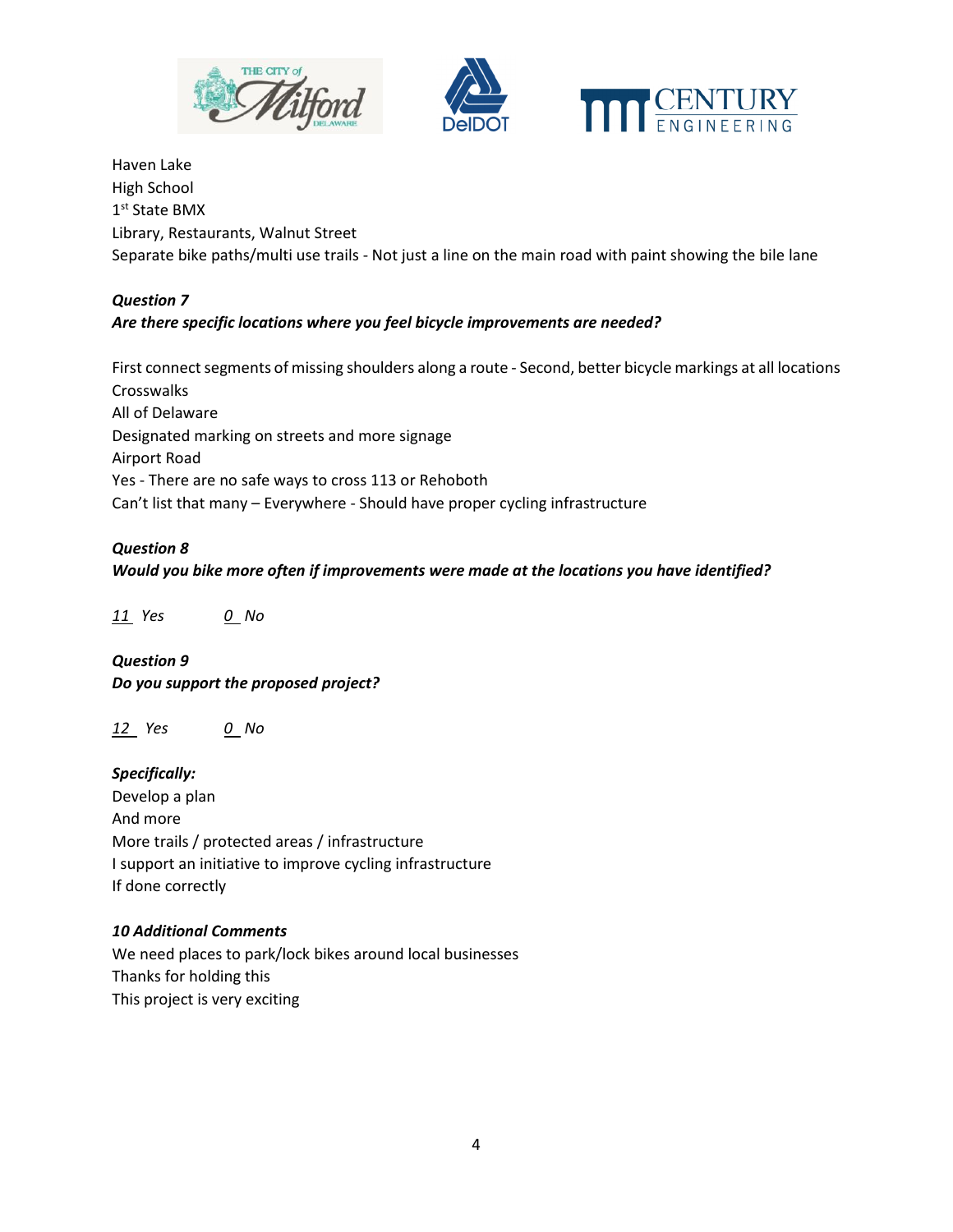



## *Comment Forms*

A total of two Comment Forms were completed and submitted. An additional comment was provided on an aerial map and submitted. A transcript/summary of those comments follows:

Bike paths would be much safer once speeding vehicles and removing truck traffic within the City was under control

Keep paths to trails not just wide shoulders on roads. Avoid traffic where possible. Crossing main roads such as 113 seems like a problem

Show Delaware Bayshore Byway on maps

### *SWOT Analysis*

A SWOT (Strengths, Weaknesses, Opportunities and Threats) Analysis was developed by the Milford Bicycle Advisory Committee (BAC) at the BAC's Kick-off Meeting on October 2, 2019 and updated as part of the BAC's second meeting in preparation of the Public Workshop held on February 12, 2020. The SWOT Analysis developed by the BAC was displayed at the Workshop and Workshop attendees were provided the opportunity to add their comments to the Analysis. The following is a transcript of those efforts.

### *Strengths*

#### *(from the BAC Meetings)*

- Nationally Recognized Bicycle Shop
- Dynamic Biking Community
- 200+ Bicycle Events Annually
- Potential Growth of Milford and Surrounding Areas
- Growing Bicycle Networks and Facilities of Other Nearby Communities
- Destinations Natural Resources, River Trail

### *(from the Public Workshop)*

- Large Population of Retirees
- Many Businesses within 1-5 Miles

#### *Weaknesses*

### *(from the BAC Meetings)*

- Uneducated Bicyclists
- Uneducated Drivers
- No Bicycle Infrastructure around High School and Middle School
- Small, Tight, Narrow Streets
- No Bicycle Facilities or Crossings on US 113/Rehoboth Blvd
- Debris on Shoulders (US 113/Rehoboth Blvd)
- No Connections to Bays & Girls Club
- Lack of Lighting on Various Corridors (Elks Lodge Rd)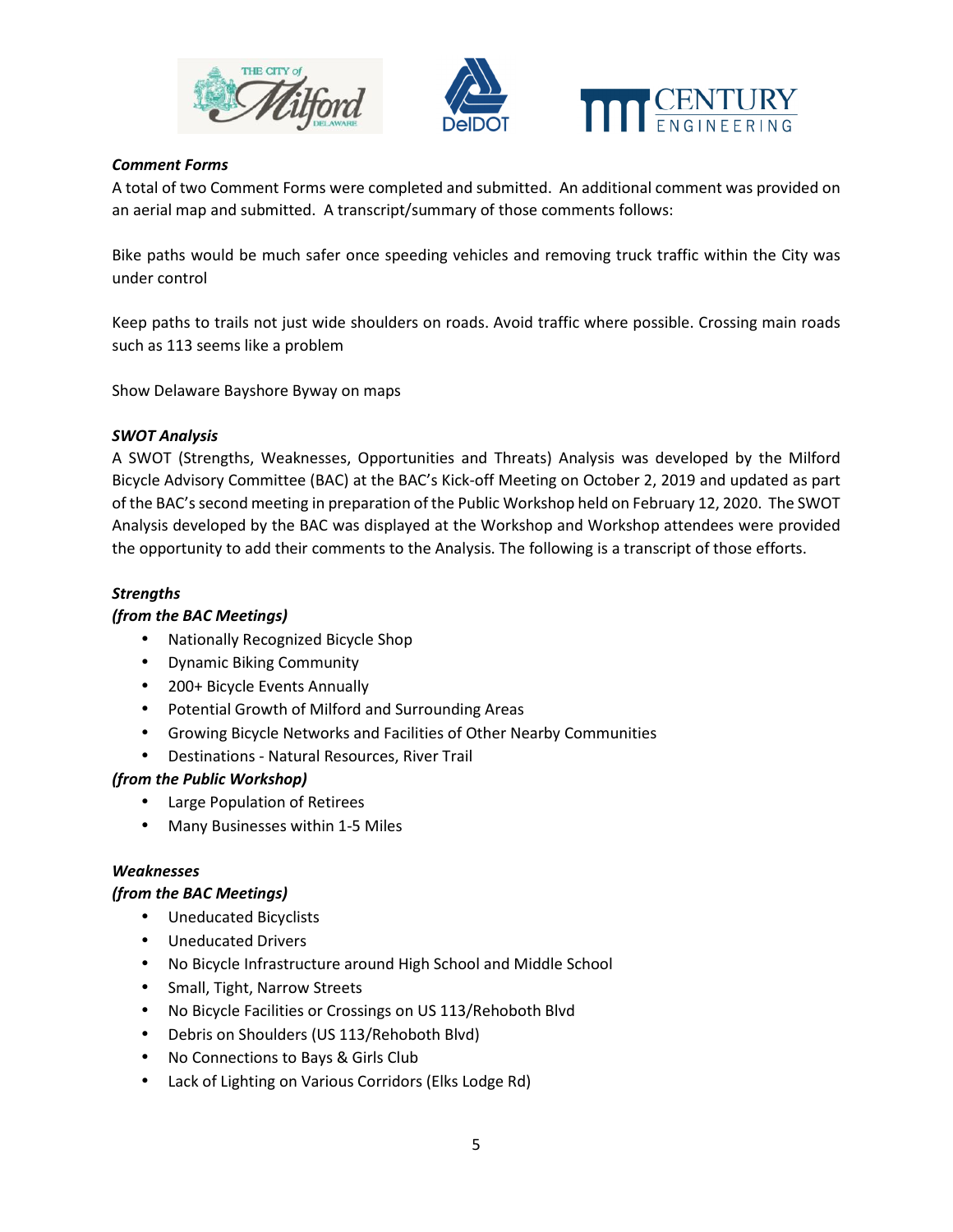





# *(from the Public Workshop)*

- Uneducated Bicyclists
- Uneducated Drivers
- No Bicycle Facilities or Crossings on US 113/Rehoboth Blvd & Front Street
- Debris on Shoulders (US 113/Rehoboth Blvd) and Rt. 14E/W
- Limited Places to Park/Lock Bikes
- No Good Connection to Bay Health Campus

# *Opportunities*

### *(from the BAC Meetings)*

- Loops around City Northern & Southern
- More Children on Bikes
- More People to Parks on Bikes
- Trail near Stevenson House
- Provide Bike Parking
- Traffic Calming (Walnut Street)
- Enforcement Bicycling Signs, Wayfinding Signs
- Bike Facilities on McCoy Rd
- Major Employers
- Milford Police on Bikes Seasonal Officer Program
- Economic Development Support of Chamber of Commerce, Downtown Milford, Inc.

### *(from the Public Workshop)*

• Milford Police on Bikes – Seasonal Officer Program – None. When? Who? Where?

# *Threats*

### *(from the BAC Meetings)*

• Funding

*(from the Public Workshop)*  Poorly Informed Public

### *Aerial Photo Mark-ups*

Aerial photographs of Milford and the surrounding area were displayed on tables at the Public Workshop and attendees were asked to identify (mark-up) on the aerials various elements of bicycling in Milford, including the following, Desired Routes, Destinations, and Barriers. The following is a summary of those mark-ups.

### *Desired Routes (Blue Marker)*

• From RD 408, to the east of US 1, connecting to N. Walnut Street/US 113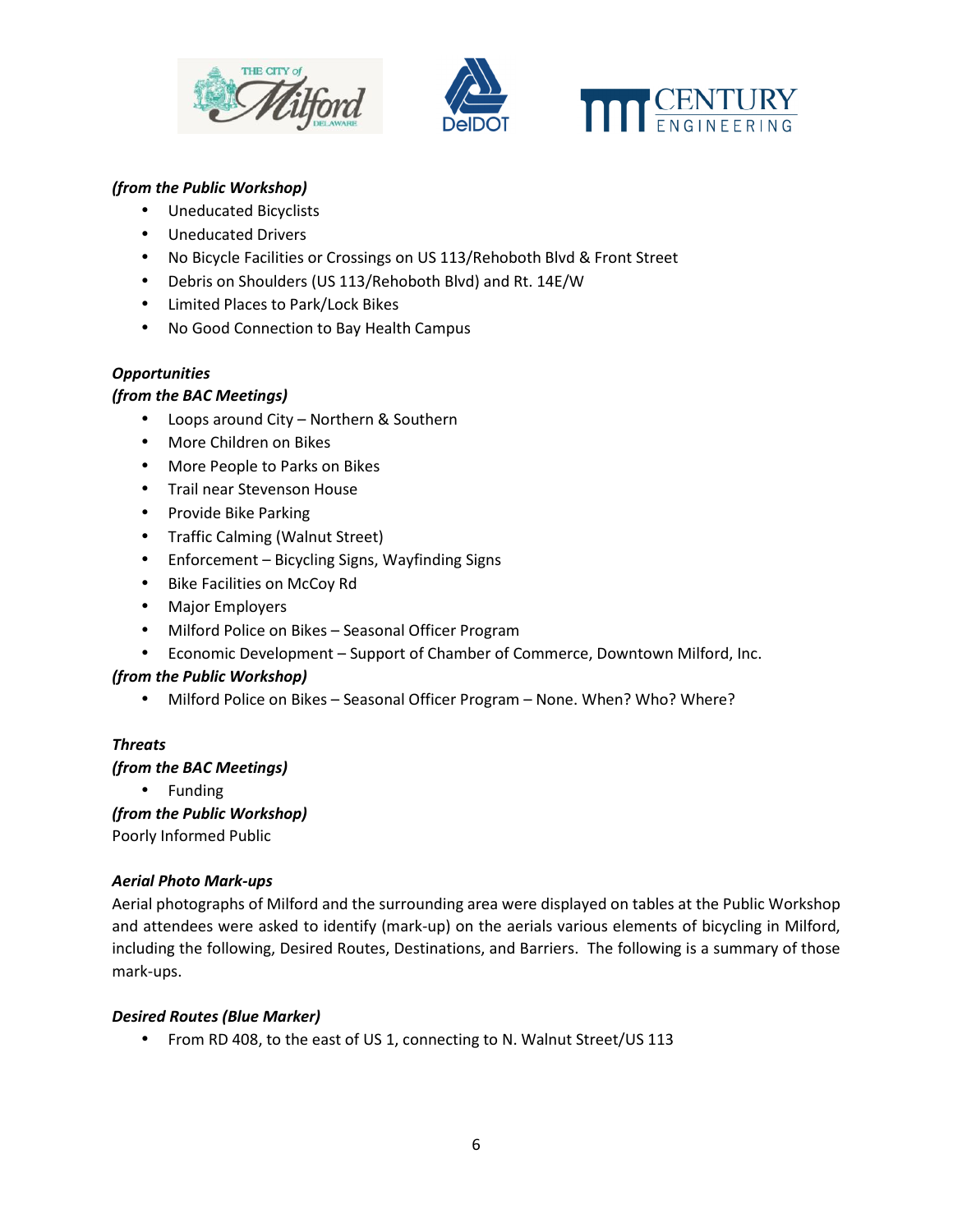





- A loop around the intersections of RD 408, N Walnut Street/US 113, Airport Road, RD 20 and N Rehoboth Blvd
- From Airport Road on new alignment to existing Dentsply Caulk roadways, to new alignment to the northwest to connect to the Bous & Girls Club
- Along NE Front Street between N Rehoboth Blvd and US 1
- Along N Front St, in the vicinity of the Carlisle Fire Company, to the entrance to Bicentennial Park, from the Shawnee Rd/Maple Ave Intersection to N Front St
- Kings Hwy, from its intersection with Rt 36, to US 113
- Along S Walnut St to Seabury Ave, to a cul de sac between Shawnee Rd and US 113
- Front St, in the vicinity of the Milford Library, to S Washington St, to McCoy St, to Elks Lodge Rd, to Johnson Rd
- From Elks Lodge Rd, to the open area between Quail Ridge Rd and Fairway Ct, to the open area between the Rookery Golf Course and the subdivision to its southwest, up to the LuLu Ross Elementary School
- Along Kirby Rd, from its intersection with S Rehoboth Blvd, to Cedar Beach Rd
- A large eastern loop from SE Front Street in downtown Milford, to Cedar Beach Rd, to Shockley Rd, to Cedar Neck Rd to Elks Lodge Rd
- Wilkins Rd, to Elks Lodge Rd, with loops at Bay Health and Nemours Pediatric and Senior Center

# *Desired Routes (mis-marked on Destinations Aerial in Green Marker)*

- Church Hill Rd, between Rt 14 and US 1
- Rt 14, between US 1, into Harrington
- Canterbury Rd, from Ward Branch Rd, across Rt 14, to Holly Hill Rd, to Williamsville Rd
- Bowman Rd, between Church Hill Rd and Airport Rd
- Airport Rd, between Canterbury Rd and US 113
- Rd 406, between Bowman Rd and US 1
- Maple Ave, to NE Front St, across US 1, into the countryside
- S Walnut St, to Causey Ave, to Lakeview Ave, across US 113, to Shawnee Rd, to Abbotts Pond Rd, past the Abbotts Pond Nature Center, to Griffith Lake Dr, to Meadowbrook Ln, to Old Shawnee Rd
- King Hwy, from Lakeview Ave, to Old Shawnee Rd, to Shawnee Rd
- S Walnut St, from Front St, to Ball Park Ln
- McColly St, from Se Front St, to McCoy Ave
- Elks Lodge Rd, between McCoy Ave and Wilkins Rd
- Wilkins Rd, from Johnson Rd, across S Rehoboth Blvd, to Cedar Neck Rd, across the US 1 overpass, to Shockley Rd

# *Destinations (Green Marker)*

- TURF
- Health Care Providers along Mullett Run St Milford Medical Associates, Southern Delaware Physical Therapy, and Southern Delaware Medical Group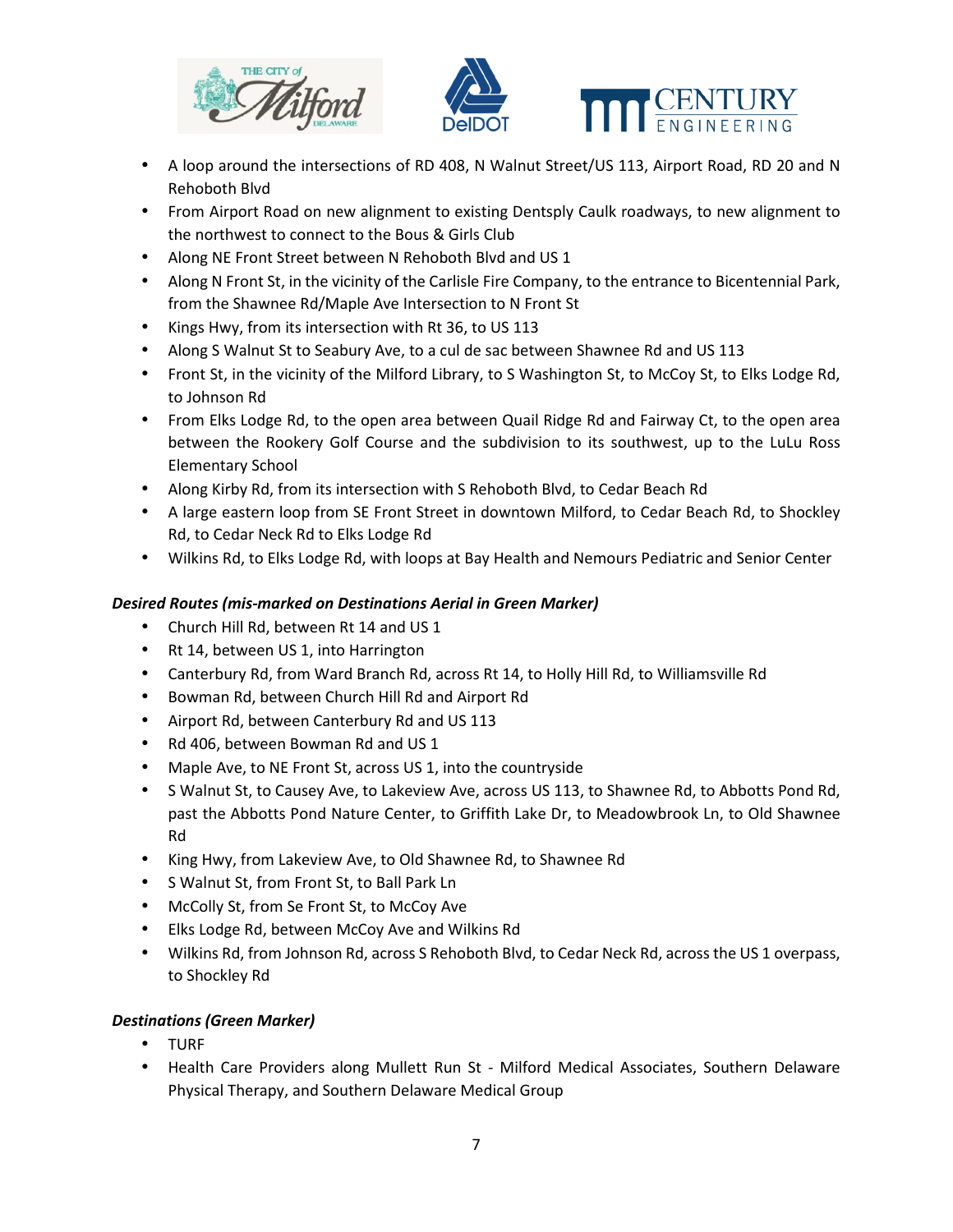





- City Services along Vickers Dr
- Mispillion River Brewing
- Food Bank along Airport Rd
- Baltimore Air Coil along Holly Hill Rd
- United States Cold Storage along Rt 14
- Various shops along Rt 14
- Dentsply Caulk off US 113
- Purdue Plant along N Rehoboth Blvd
- Parson Throne Mansion along N Front St
- Riverwalk
- Milford Post Office along Shawnee Rd and Causey Ave
- Milford Little League off S Washington St
- Milford Pop Warner along Lovers Ln
- LuLu Ross and Mispillion Elementary Schools along Bridgeham Ave
- Bayhealth Hospital and Nemours Pediatric and Senior Care along S Rehoboth Blvd (with request for bike racks & bus stop)
- Abbott's Mill Nature Center
- Desired Routes

### *Barriers (Red Marker)*

- Intersection of Church Hill Rd and Bowman Rd
- Intersection of Church Hill Rd and Canterbury Rd
- Debris inside shoulder at bend in Rd 406 between US 113 and Bowman Rd
- No Shoulders along Airport Rd
- Connect US 113 and Airport Rd with Bicycle Facilities
- Various crosswalks along US 113 including, Rd 406, Rd 407, N Front St, as well as the intersection directly to the north of N Front St, Old Shawnee Rd, as well as the intersection directly to the north of Old Shawnee Rd, Shawnee Rd
- Various crosswalks along N Walnut St including, Airport Rd, Front St, and McCoy St
- High speeds and high truck volumes along S Walnut St, between Front St and W Clark Ave an alternate truck rout was requested
- Stop signs at the Seabury/ Kent Pl and Seabury/Hall Pl intersections were recommended
- High speeds along SE Front St, between Walnut St and S Rehoboth Blvd
- A "terrible" road surface and lack of shoulders along NE Front St, between Walnut St and N Rehoboth Blvd
- Crosswalk at the NE Front St/N Rehoboth Blvd intersection
- No should and grate along Mispillion River Bridge
- Cedar Beach Rd, between S Rehoboth Blvd and Beaver Dam Rd identified and "hazardous" and having no shoulder
- Crosswalk of S Rehoboth Blvd and Cedar Beach Rd
- The on and off ramps of US 1, along S Rehoboth Blvd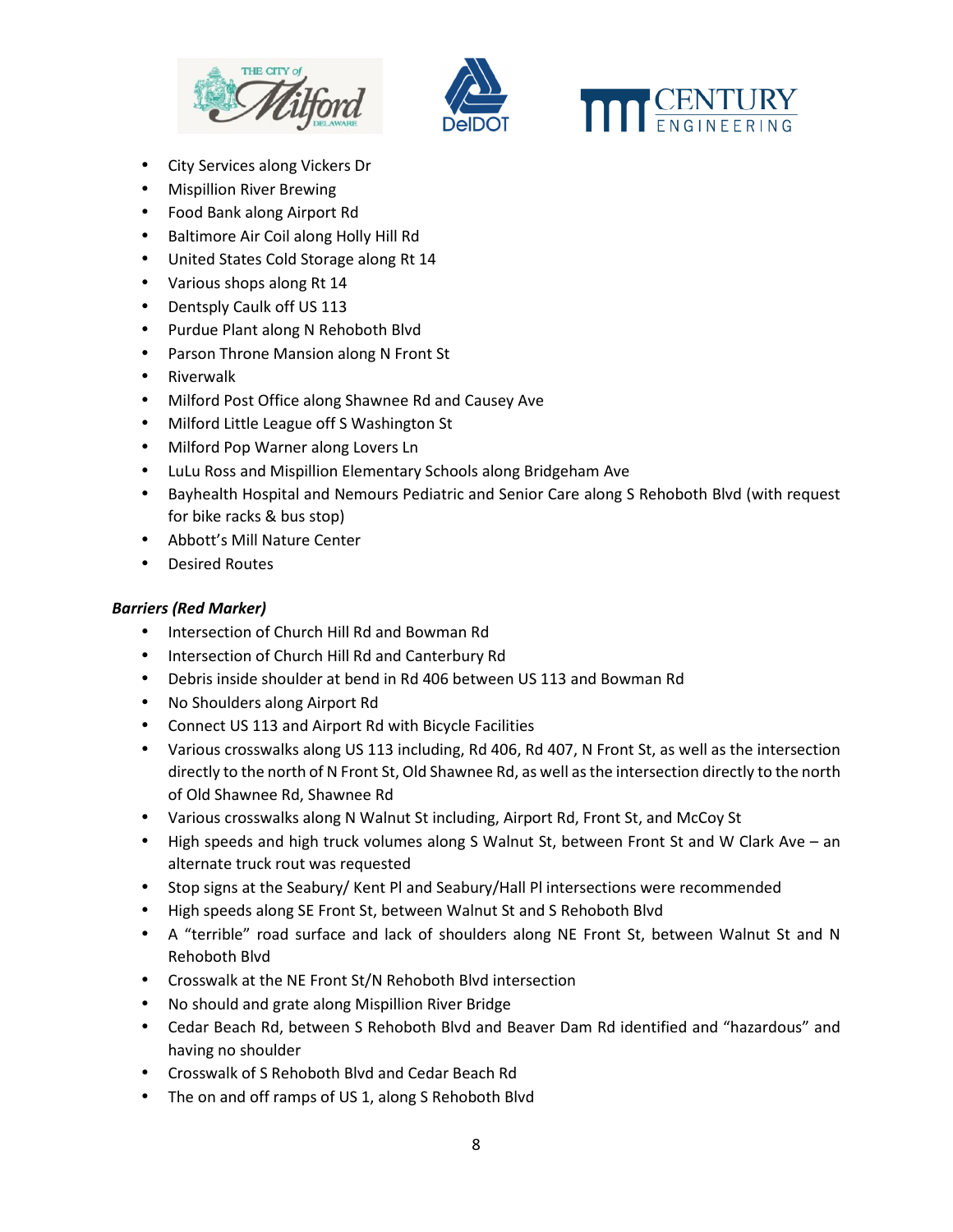





- No bicycle makings on the shoulders of the Cedar Neck Rd overpass over US 1
- No shoulder and increased traffic volumes due to expanding Bayhealth Campus along Wilkins Rd, near Elks Lodge Rd
- No shoulder on Wilkins Rd, south of Elks Lodge Rd
- No shoulder on Elks Lodge Road, between Wilkins Rd and Johnson Rd

### *Wiki Map Results*

A laptop was provided at the Life Cycle Bicycle Shop in Milford with Wiki Mapping software of the City of Milford and surrounding area uploaded for the public to identify, *Problem Spots, Destinations, Routes I Currently Bike, and Routes I Want to Bike*. The following is a summary of those results.

### *Problem Spots*

- Airport Rd Narrow Road, Small Shoulder
- N Rehoboth Blvd / N Walnut St Bad Intersection
- N Rehoboth Blvd / NE Front St Bad Intersection
- S Rehoboth Blvd / SE Front St Bad Intersection
- The merge lane from Rt 1 onto S Rehoboth Blvd eliminates the bike lane on S Rehoboth Blvd
- There are no bike racks at the bus stop on Cedar Creek Rd This could be an inconvenience for someone who depends on public transportation

## *Destinations*

- Boys and Girls Club off of Airport Rd
- Elementary Schools off of Bridgeham Ave
- Bayhealth Campus along Wilkins Rd, near Elks Lodge Rd This is an important destination both as a consumer and employer; person that depend on public transportation would benefit from bike friendly interfaces with public transportation; using a bike to access a bus stop extends the usefulness of the bus stop; a person can walk, maybe a mile, or ride a bike several miles and remain independent; a one-mile radius encompasses 3.14 square miles and 5 mile radius impacts x78.4 square miles; you can add a bike rack at each bus stop which is not always practical or you can add one at the destination; in this case there is lots of space at the hospital

# *Route I Currently Bike*

- US 113 from Airport Rd to Shawnee Rd
- Airport Rd, from US 113 to Canterbury Rd
- Canterbury Rd, from Airport Rd, to Rt 14
- Rt 14, through City, along NW Front Street, to NE Front St, to N Front St, to US 1
- N Walnut St, through the city to S Walnut St, to N Old State St
- Lakeview Ave, to Causey Ave, to SE Front St, to S Rehoboth Blvd
- Kings Hwy, from US 113, to S Walnut St
- Shawnee Rd, from west of US 113, to S Walnut St
- S Washington St, from Front St, to Ball Park Ln